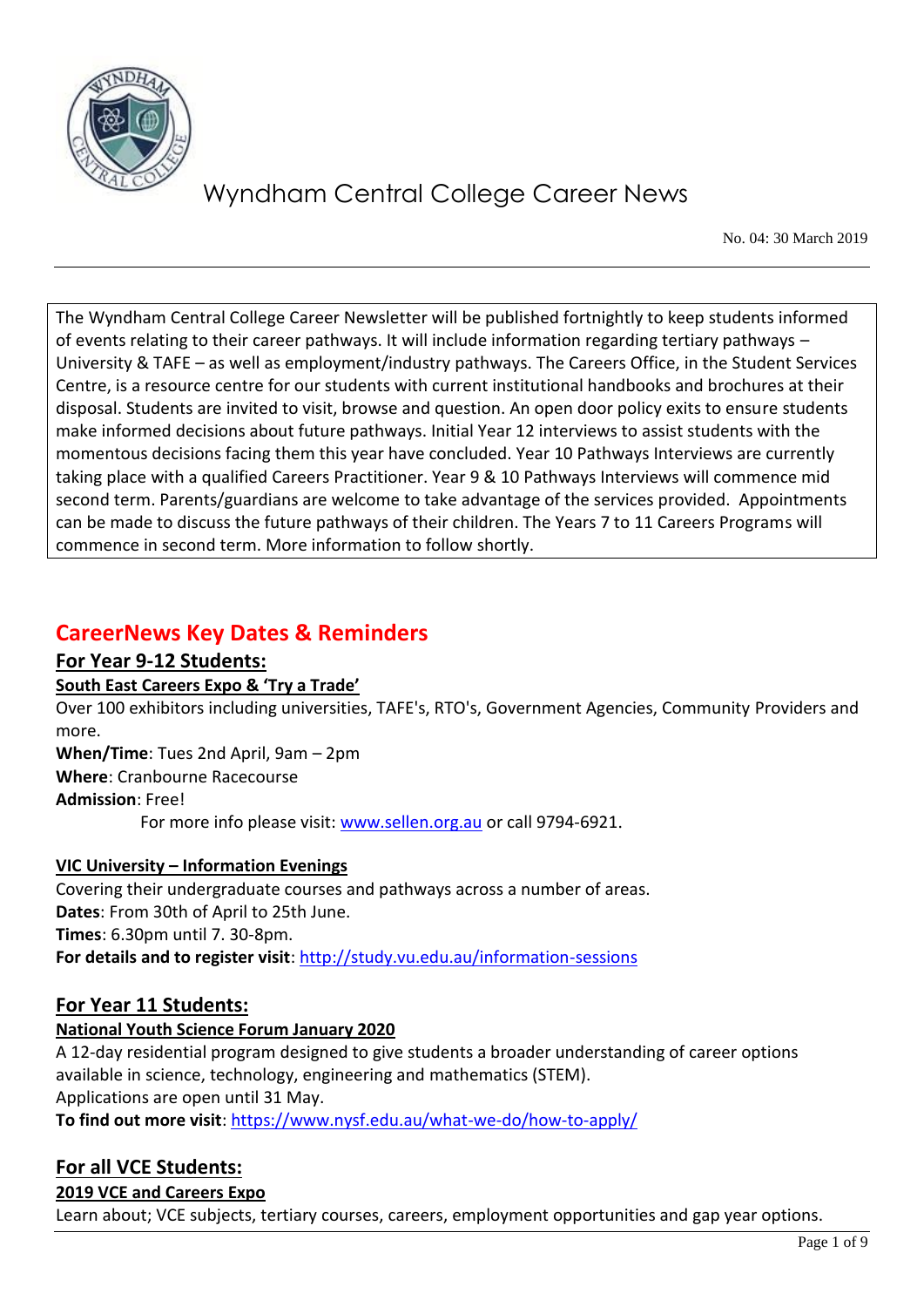

No. 04: 30 March 2019

**When/Time**: Thursday 2nd & Friday 3rd May from 9am until 3pm. Saturday  $4<sup>th</sup>$  & Sunday 5<sup>th</sup> May (10am-4pm) **Where:** Station St, Caulfield Racecourse, Caulfield. **Admission**: \$10 online p/p or \$12 at the door. Family and school group options available.

**For details visit**:<https://www.vceandcareers.com.au/>

### **Step on Campus Tours at Deakin University**

Deakin University's Step on Campus tours are running again in the Term 1 school holidays. Tours go for 45-minutes and are running from 10<sup>th</sup> to the 16<sup>th</sup> April across Melbourne, Warnambool and both Geelong campuses.

For more information please visit: <https://www.deakin.edu.au/about-deakin/events/step-on-campus>

#### **Inside Monash Seminars**

Running from March - August 2019. Spend 90 minutes with an academic, a current and a past student and discover what it's really like to study at Monash. **To view the dates visit**:<https://www.monash.edu/inside-monash>

#### **Monash Information Evenings**

Discover more about what Monash has to offer including:

- Study areas
- Undergraduate course types
- International opportunities
- How to apply
- Scholarships and fees
- SEAS and the Monash Guarantee
- Accommodation options

**When**: Running from March until September.

**Time**: 6.30pm – 8pm.

**Where**: Sessions will be held at various locations across Victoria. Please visit:<https://www.monash.edu/information-evenings> to find out more and to register.

### **News & Updates**

#### **Deakin University Update**

#### **Course Information Evenings**

If you're looking to learn more about Deakin University's Bachelor of Criminology and/or Bachelor of Arts, save the below dates:

### *Wednesday 12th June*

Geelong Waterfront Campus

5.30pm – Bachelor of Arts

6pm – Bachelor of Criminology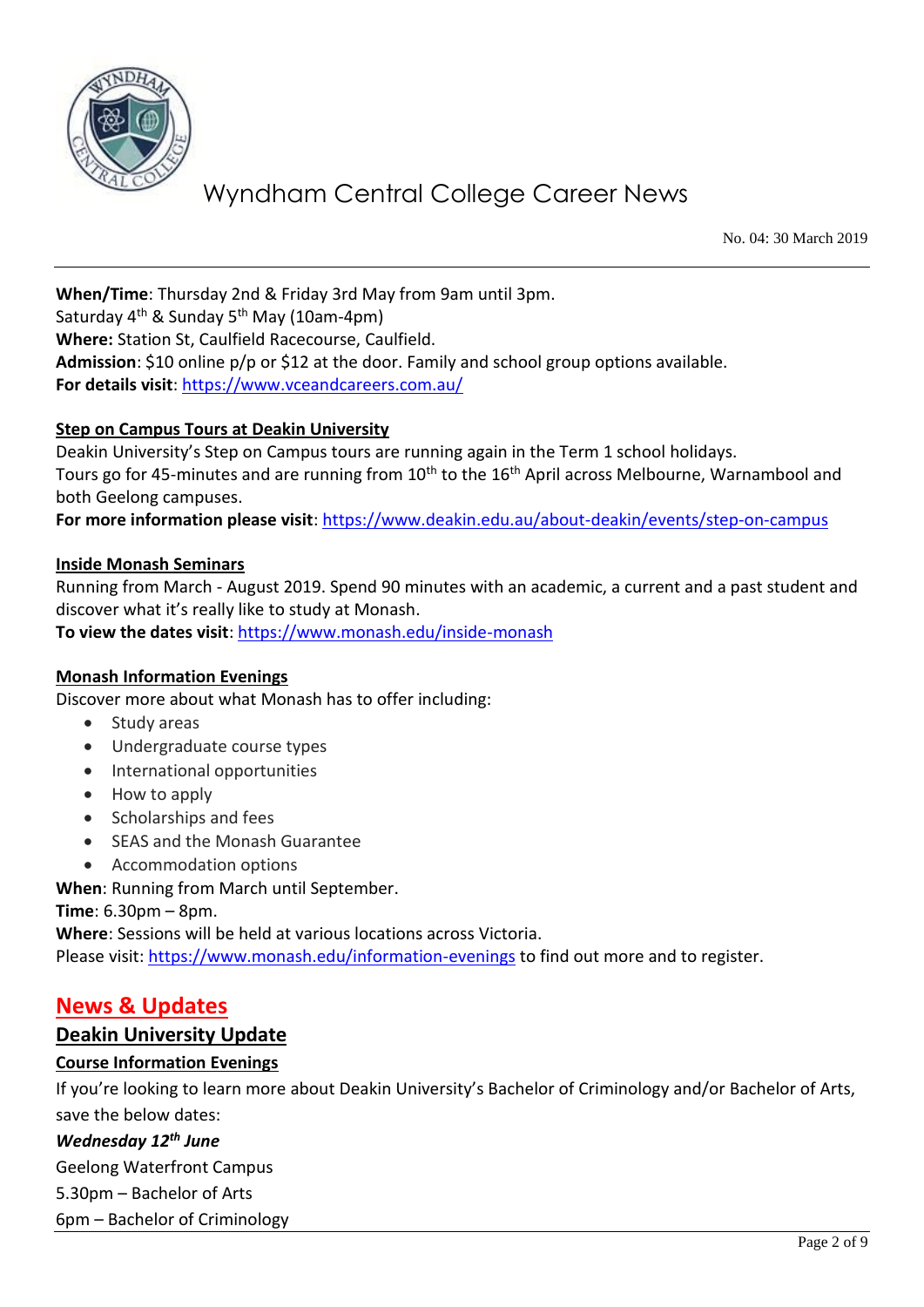

No. 04: 30 March 2019

*Thursday 13th June*  Melbourne Burwood Campus 5.30pm – Bachelor of Arts 6pm – Bachelor of Criminology

### **New Psychology Majors**

The Faculty of Health have recently added three new majors to our Bachelor of Psychological Science across all campuses:

- Forensic Studies
- Child and Family
- Organisational Studies

Having majors to choose from gives students the opportunity to specialise in an area of interest in their chosen field.

### **Step On Campus Tours**

Deakin's 'Step on Campus' tours program allows prospective students to visit Deakin University during Term 1 and Term 3 school holidays. Tours are for 45-minutes and led by a current Deakin student to allow you to explore university life, find out more about study areas of interest and gain a feel for your chosen campus. The 'Step On Campus' tours are running across all campuses and the April school holiday dates are as follows:

- **Melbourne Burwood -** Wednesday 10th & 17<sup>th</sup> April **Times**: 10am, 11am and 12pm
- **Geelong Waurn Ponds -** Thursday 11<sup>th</sup> & 18<sup>th</sup> April **Times**: 10am and 12pm
- **Warrnambool and Geelong Waterfront -** Tuesday 16th April **Times**: 10am and 12pm

To find out more and register your interest visit: [https://www.deakin.edu.au/about-deakin/events/step](https://www.deakin.edu.au/about-deakin/events/step-on-campus)[on-campus](https://www.deakin.edu.au/about-deakin/events/step-on-campus)

### **Holmesglen Update**

With two new campuses in Bourke Street, Melbourne and Drummond Street, Chadstone, Holmesglen are now offering more specialist training in Nursing and in Electrical and Telecommunications. Their next open day (across all campuses) is on the  $9<sup>th</sup>$  of May, so take a look at the various courses they

have and visit this link for their open day details:<https://holmesglen.edu.au/Students/Open-Days/>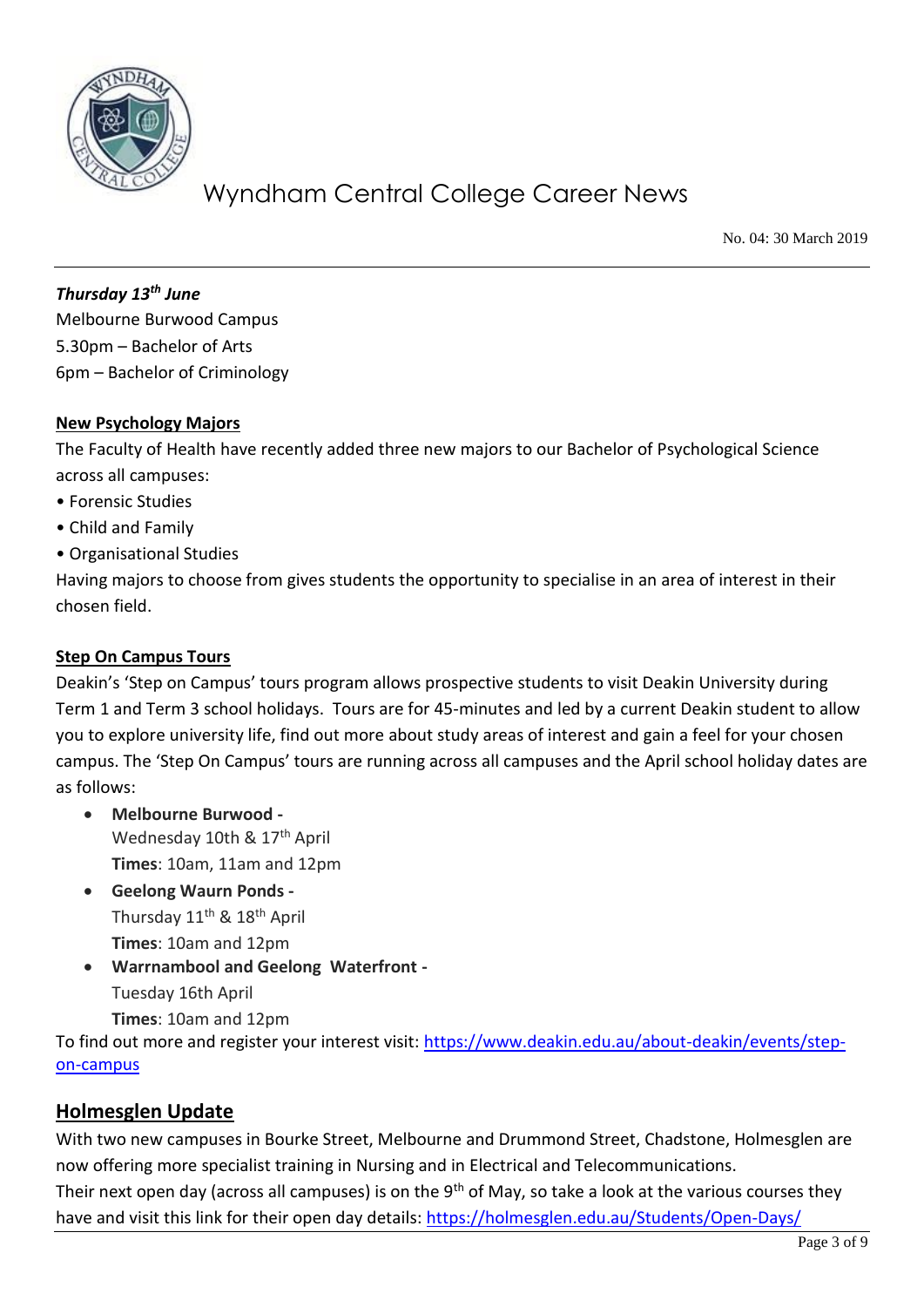

No. 04: 30 March 2019

### **RMIT Update**

### **An Engineering degree for everyone**

At RMIT's recent Career Practitioner's day, RMIT announced that from 2020 they will have two options for students entering their Bachelor of Engineering (Honours) degree.

Students who have completed VCE Further Maths will be required to complete 'Intro to Engineering Mathematics' in Semester 1 and 'Engineering Mathematics' in Semester 2. However, students who have completed VCE Maths Methods or VCE Special Maths (or equivalent) will bypass these subjects and commence 'Engineering Mathematics' in Semester 1 and their chosen 3<sup>rd</sup> Elective in Semester 2.

### **Portfolio Preparation Workshops**

RMIT are running some portfolio workshops for a number of their short courses in:

- 3D Production Design
- Design
- Fashion and Textiles Design
- **•** Graphic Design
- Interior Decoration
- Visual Merchandising

These workshops are designed for students wishing to explore further study and work in these areas. Currently they are offering a 15% discount on these workshops so make sure you make contact with RMIT at:

[https://shortcourses.rmit.edu.au](https://shortcourses.rmit.edu.au/)

### **University of Melbourne Update**

### **A Day at Melbourne**

Year 10 students and their families are invited to explore the University of Melbourne's Parkville campus with current students and find out more about, the Access Melbourne entry scheme, scholarships and the range of study options available.

The details are: Date: Saturday 13 April Time: 9am-2.30pm Parkville Campus: Arts West - Building 148, Medical Road, Royal Parade, Parkville Victoria. Contact: Jessica Byford [-jessica.byford@unimelb.edu.au](mailto:jessica.byford@unimelb.edu.au) [https://study.unimelb.edu.au/connect-with-us/events-for-future-students/all-events-listing/a-day-at](https://study.unimelb.edu.au/connect-with-us/events-for-future-students/all-events-listing/a-day-at-melbourne)[melbourne](https://study.unimelb.edu.au/connect-with-us/events-for-future-students/all-events-listing/a-day-at-melbourne)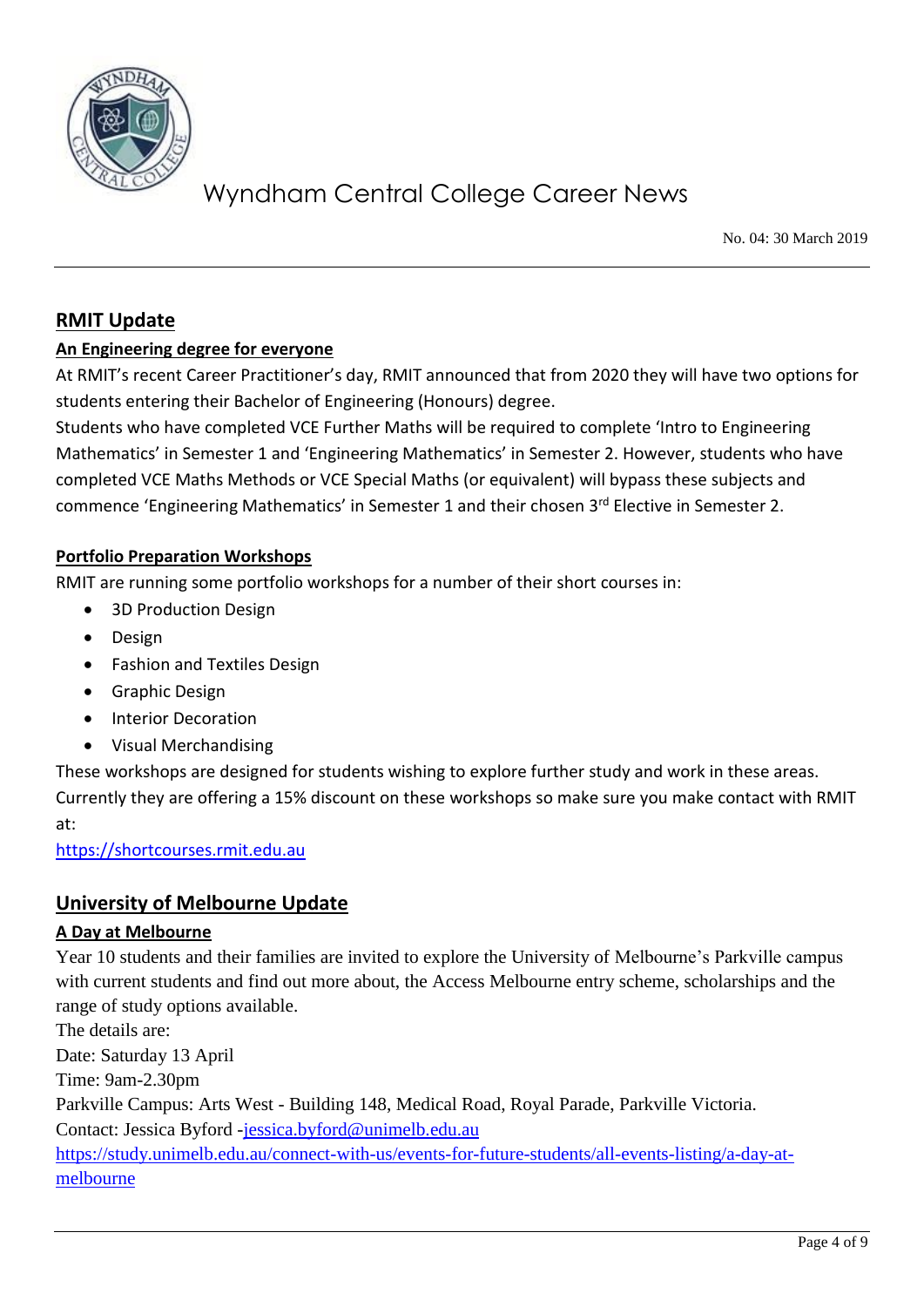

No. 04: 30 March 2019

### **Meet Melbourne Events**

University of Melbourne are running a series of information sessions for future students. These sessions are a great opportunity for students, teachers and parents to talk to Melbourne University representatives your local area.

Learn about:

- Courses and career outcomes including the Melbourne Model, the graduate pathways and the range of scholarships available.
- Opportunities such as studying a concurrent diploma, taking on an internship and exchange opportunities.
- Access Melbourne their special entry and access scheme which offers guaranteed entry to eligible students from rural and regional areas and those with a disadvantaged financial background.
- Housing options and student services.
- Information for Indigenous students.

Evening sessions will be starting on the  $14<sup>th</sup>$  of May and running until the  $11<sup>th</sup>$  of September.

One-on-one consultations on the 24<sup>th</sup> and 25<sup>th</sup> of September in Warragul and Mildura from 10am – 5pm and online

To read more about Melbourne University events visit:

<https://study.unimelb.edu.au/connect-with-us/events-for-future-students>

### **Girls in Science – Save the date!**

This year the University of Melbourne is partnering with L'Oreal and hosting the annual '2019 Girls in Science Forum'. The forum provides an opportunity for Year 9-12 secondary students to hear about various scientific careers and encourage them to pursue this vocation to help increase the representation of females in science.

The details: When: Tuesday 12 November 2019 Time: 9.30am – 3.00pm Where: The University of Melbourne Who: Year 9, 10 or 11 female students Cost: free (including lunch) To pre-register contact Maeve Wood - [maeve.wood@unimelb.edu.au](mailto:maeve.wood@unimelb.edu.au)

### **GAP Year with the ADF**

The Australian Defence Force 2020 Gap Year applications are now open for roles across the Navy, Army and Air Force. You can gain valuable skills and work experience while enjoying a good salary package, making friends with like-minded people and seeing more of Australia!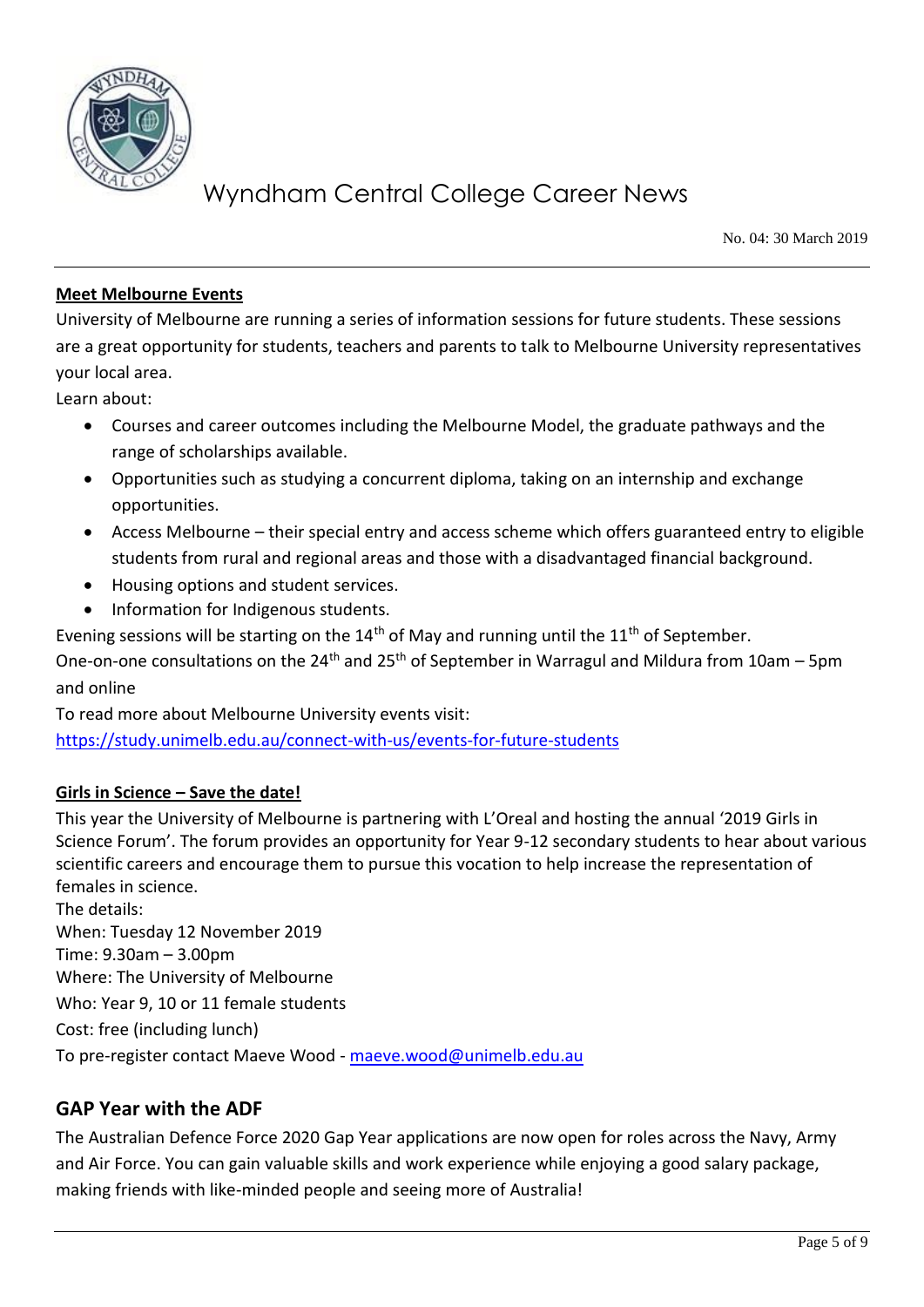

No. 04: 30 March 2019

So if you're interested in; Administration, Aviation, Combat, Hospitality, Leadership, Logistics, Seamanship or Security then perhaps investigate this option for next year.

Visit[:https://www.defencejobs.gov.au/students-and-education/gap-year](https://www.defencejobs.gov.au/students-and-education/gap-year)

### **Interested in Transport & Logistics?**

Mainfreight, one of the world's largest transport and logistics companies are hosting a small number of students for two mornings' to discuss the future career opportunities available in the industry. Mainfreight is made up of four departments; Air & Ocean, Warehousing, Transport and Supply Chain. This is a great opportunity for Year 10, 11 and 12 students to gain insightful information and make key contacts within this global company.

The morning will include guest speakers from various parts of the business and will be broken up into 3 different sections:

- 1. A site tour.
- 2. Understanding how Math's skills are utlised in the logistics industry.
- 3. Understanding how English skills are utilised in the logistics industry.

The details are:

Mainfreight Epping - Wednesday 7th August from 9am to 12pm.

[https://www.eventbrite.com.au/e/drive-your-career-from-the-floor-up-with-mainfreight-tickets-](https://www.eventbrite.com.au/e/drive-your-career-from-the-floor-up-with-mainfreight-tickets-58037104542)[58037104542](https://www.eventbrite.com.au/e/drive-your-career-from-the-floor-up-with-mainfreight-tickets-58037104542)

Mainfreight Clayton - Thursday 8th Aug from 9am to 12pm.

[https://www.eventbrite.com.au/e/drive-your-career-from-the-floor-up-with-mainfreight-tickets-](https://www.eventbrite.com.au/e/drive-your-career-from-the-floor-up-with-mainfreight-tickets-57954158448)[57954158448](https://www.eventbrite.com.au/e/drive-your-career-from-the-floor-up-with-mainfreight-tickets-57954158448)

Please note: You will need to register as soon as possible as places are limited.

### **A Career in the Snow**

Educating Adventures (EA) have been in operation at over 30 resorts around the world

for 10 years, providing school leavers with a great career pathway program.

EA are now taking applications for Ski and Snowboard instructor internship positions for 2019 and 2020 at all locations in Europe, the USA, New Zealand, Canada and Japan. These instructor internships provide full training, accommodation, exams, lift passes and a guaranteed job offer at the end.

The program requirements are:

- Intermediate to advanced skiing or snowboarding ability.
- Genuine interest in snow sports.
- Positive attitude and good work ethic.
- Ability to work as part of a team.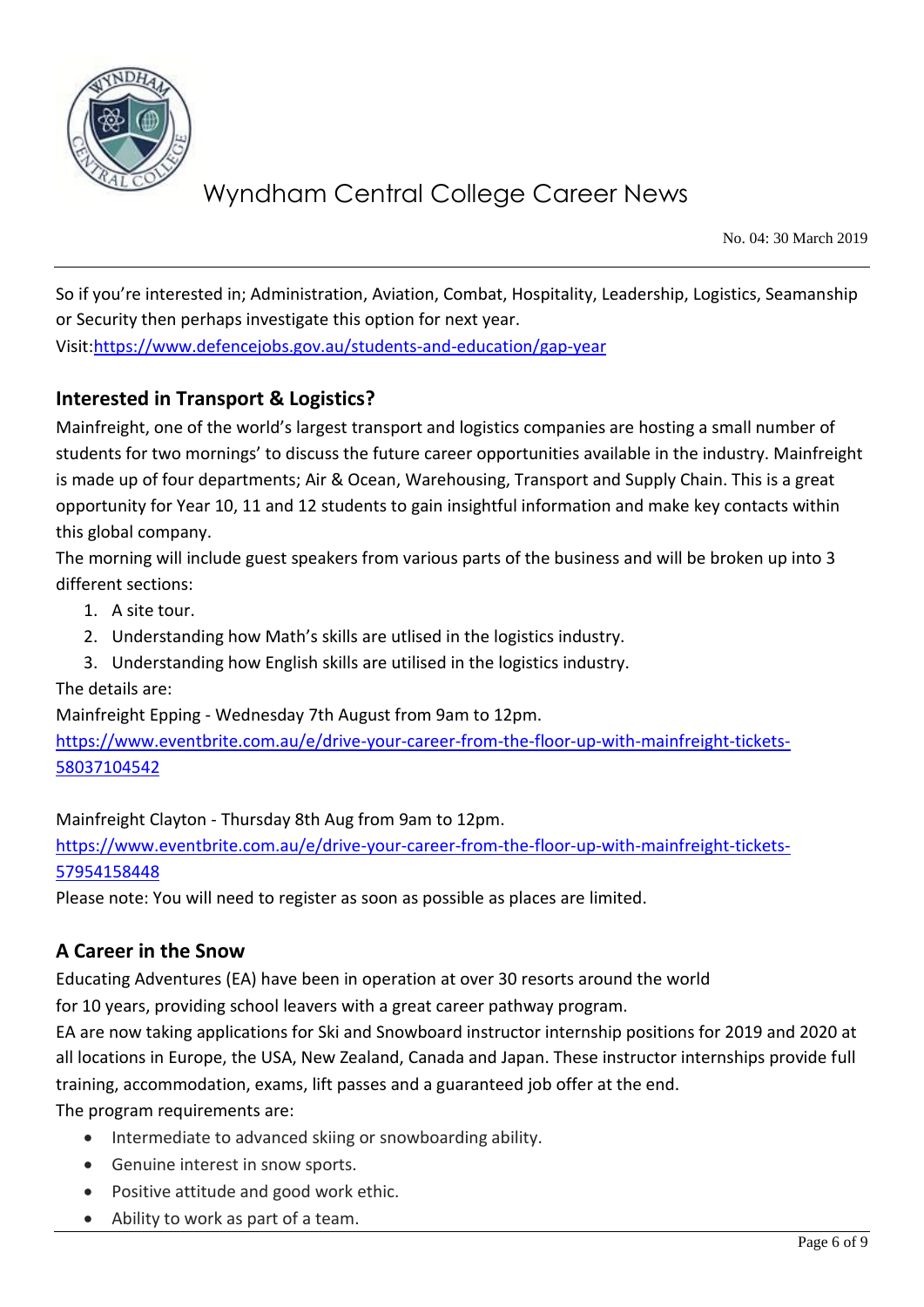

No. 04: 30 March 2019

 As of 18 years of age by November 2019. For more information, you can visit: [https://easkiandsnowboard.com/careers-instructor-jobs](https://easkiandsnowboard.com/careers-instructor-jobs-brochure?utm_source=edm&utm_medium=email&utm_campaign=careeraumarch)[brochure?utm\\_source=edm&utm\\_medium=email&utm\\_campaign=careeraumarch](https://easkiandsnowboard.com/careers-instructor-jobs-brochure?utm_source=edm&utm_medium=email&utm_campaign=careeraumarch)

### **Tertiary Information Service (TIS)**

TIS is a collective of Universities, TAFE institutes and Independent Tertiary Colleges helping students prepare for future careers through free events around Victoria.

Each region in Victoria and Tasmania has a TIS event which every school in the local area is invited to. Attending your local TIS event is a great way for Year 12 students to pick up brochures and speak to recruitment staff from every university in Victoria, most TAFE's and some independent tertiary providers. The first TIS event kicks off this weekend, the 26th – 28th of March in the Western District (Hamilton, Portland, Warrnambool, Camperdown & Colac) and information sessions will be running up until the weekend of 30th-31st of July in Tasmania. To view the full schedule and to find out more about your local TIS event please visit:

<https://www.tis.org.au/upcoming-events/>

Year 12 Students will attend TIS in early July. Further information to follow shortly.

### **Career Focus – Health (Speech Pathologist)**

The Australian Government Department of Jobs and Small Business have reported that Audiologists and Speech Pathologists will have a 38.3% increase in projected employment growth in the next five years.

Speech Pathologists diagnose, treat and provide management services to people of all ages with communication disorders, including speech, language, voice, fluency, social communication and literacy difficulties. They also work with people who have problems with chewing or swallowing.

Speech Pathologists:

- Establish the exact nature and severity of each client's communication and/or swallowing problems, which may require the use of special equipment and tests.
- Plan and carry out treatment and management, taking into account age, social, educational and workplace needs and physical and intellectual duties.
- Prescribe electronic and non-electronic alternatives, and communication aides and devices.
- Work with children who are unable to communicate effectively due to the intellectual ability, developmental delays, physical disability and/or learning difficulties.
- Treat adults whose language, speech or voice has been affected by surgery, disease or disorders of the nervous system, brain injury, dementia or hearing loss.
- Help children and adults to overcome stuttering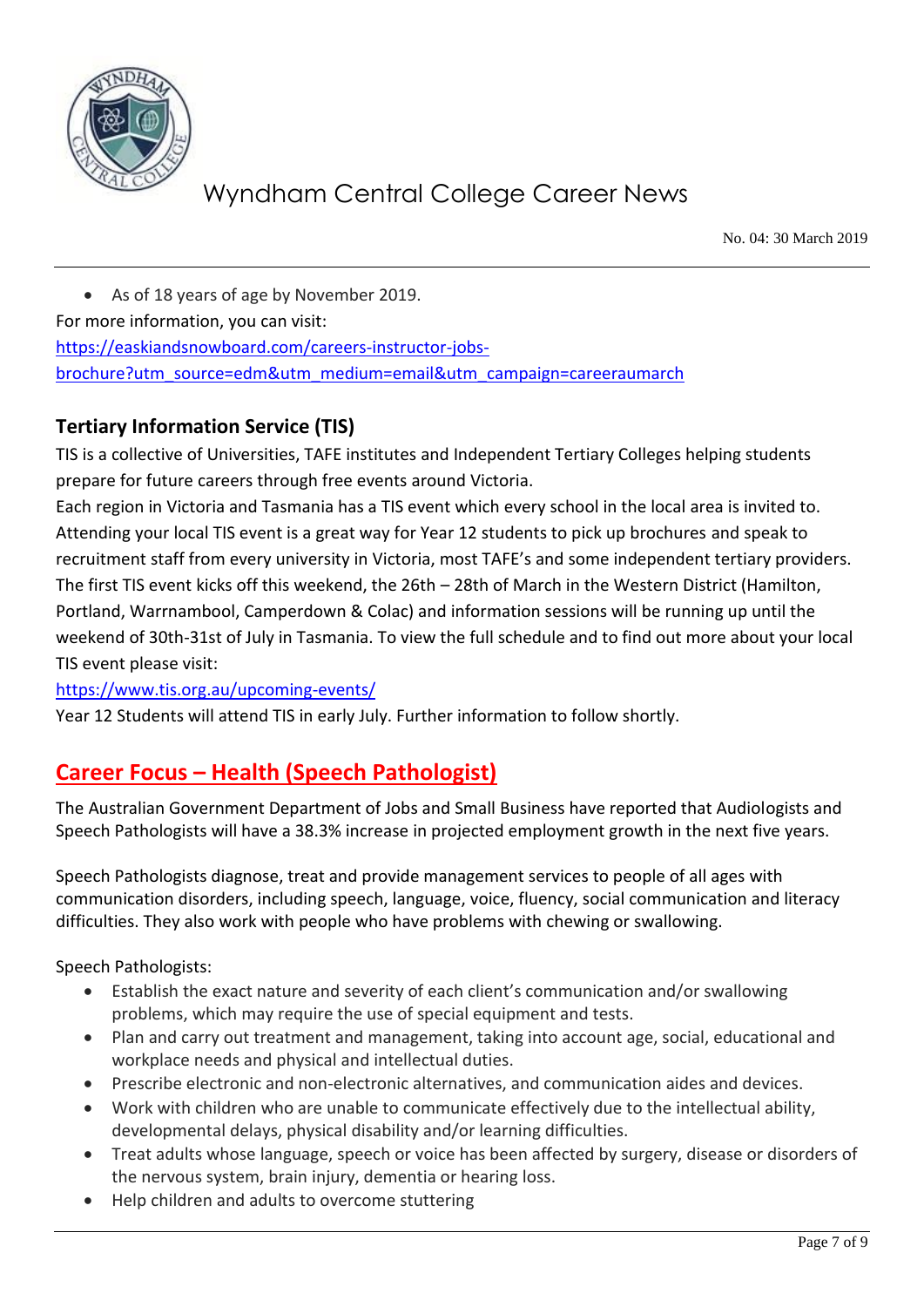

No. 04: 30 March 2019

- Assess and treat children and adults who have difficulty chewing and/or swallowing.
- Act as a consultant to education, medical, dental and other health professionals.
- Provide ongoing support, advice and information to clients, families and other significant persons (such as friends, carers and educators) in order to support successful communication interactions and safe and effective mealtimes.
- Work closely with other health professionals as part of a team.

To consider this career, it is helpful if you –

- Have good listening and interpersonal skills
- Enjoy language and communication
- Are able to inspire confidence and cooperation
- Enjoy working with people
- Are patient and tactful in your approach to people's problems
- Are able to deal with complex and unusual situations.

To become qualified as a Speech Pathologist, you usually have to complete a degree in speech pathology at university. To get into these courses, you usually need to have completed your VCE with prerequisites (or assumed knowledge) in one or more of English, Biology, Chemistry, Physics and Mathematics. Graduates are eligible for membership of Speech Pathology Australia. Most employers require applicants for speech pathology positions to demonstrate that they are eligible for current practicing membership. For some employers, this is a mandatory requirement.

Speech Pathologists work in public hospitals, rehabilitation centres, community and mental health services, school's kindergartens and specialist organisations providing services for people with a disability. Speech Pathologists may also work in private practice and some are involved in teaching and research.

Below is a list of pathway, undergraduate and post graduate courses for future students in Victoria. You will note that LaTrobe University's 4-year course includes 1.5-year Master of Speech Pathology.

| <b>Institution</b>         | Campus          | <b>Course</b>                       | <b>Duration</b> | <b>ATAR</b> |
|----------------------------|-----------------|-------------------------------------|-----------------|-------------|
| <b>Pathway Course</b>      |                 |                                     |                 |             |
| La Trobe College           | <b>Bundoora</b> | Health Science - Major Study        | 8               | <b>NA</b>   |
|                            |                 |                                     | months          |             |
| <b>Speech Pathology</b>    |                 |                                     |                 |             |
| <b>Australian Catholic</b> | Melbourne       | <b>Bachelor of Speech Pathology</b> | 4 Years         | 65.25       |
| <b>University</b>          |                 |                                     |                 |             |
| <b>Charles Sturt</b>       | Albury-Wodonga  | Bachelor of Speech and Language     | 4 Years         | <b>NA</b>   |
| <b>University</b>          |                 | Pathology                           |                 |             |
|                            |                 |                                     |                 |             |
| La Trobe                   | Albury-Wodonga  | Applied Science/Speech              | 4 Years         | <b>NA</b>   |